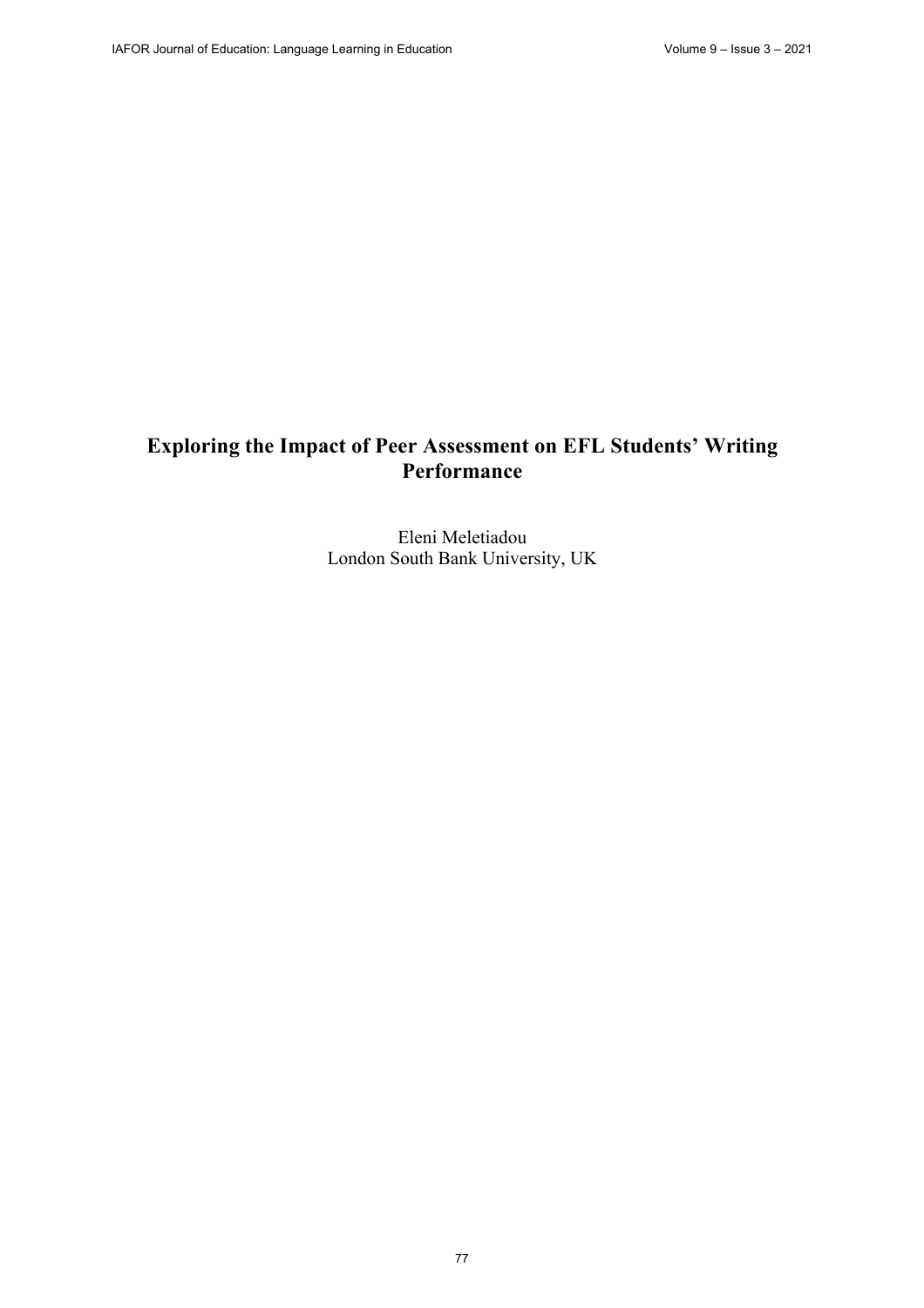#### **Abstract**

Lately, researchers have expressed their concern for EFL students' poor writing performance and exam failure. They have indicated that peer assessment (PA) can be successfully employed to support a better integration of teaching/instruction with assessment of progress in learning. Bearing this in mind, the current study employed a pre-test post-test quasiexperimental design and aimed to explore the effect of PA on 200 Greek Cypriot EFL students' writing performance. These adolescent learners attended two writing classes per week (90 minutes) for a full school year. Teachers received training in PA skills and then had to train their own students. Students were asked to use a PA rubric which was also devised by the researcher but negotiated between the students and their teachers during the training sessions. Paired T-tests were performed to investigate whether students in the control (n=100 students and 10 teachers) and the experimental groups (n=100 students and 10 teachers) enhanced their writing performance comparing their pre- to post-test scores. The study outcomes indicated that PA could have a moderately positive impact on students' writing performance. The use of PA improved students' writing performance in 5 aspects: mechanics, organisation, content, focus, and vocabulary and language use. In response to the need for more experimentation, this study provides recommendations for PA implementation in secondary school EFL writing classes which enable teachers to improve students' writing performance.

*Keywords:* peer assessment, writing performance, secondary education, EFL learning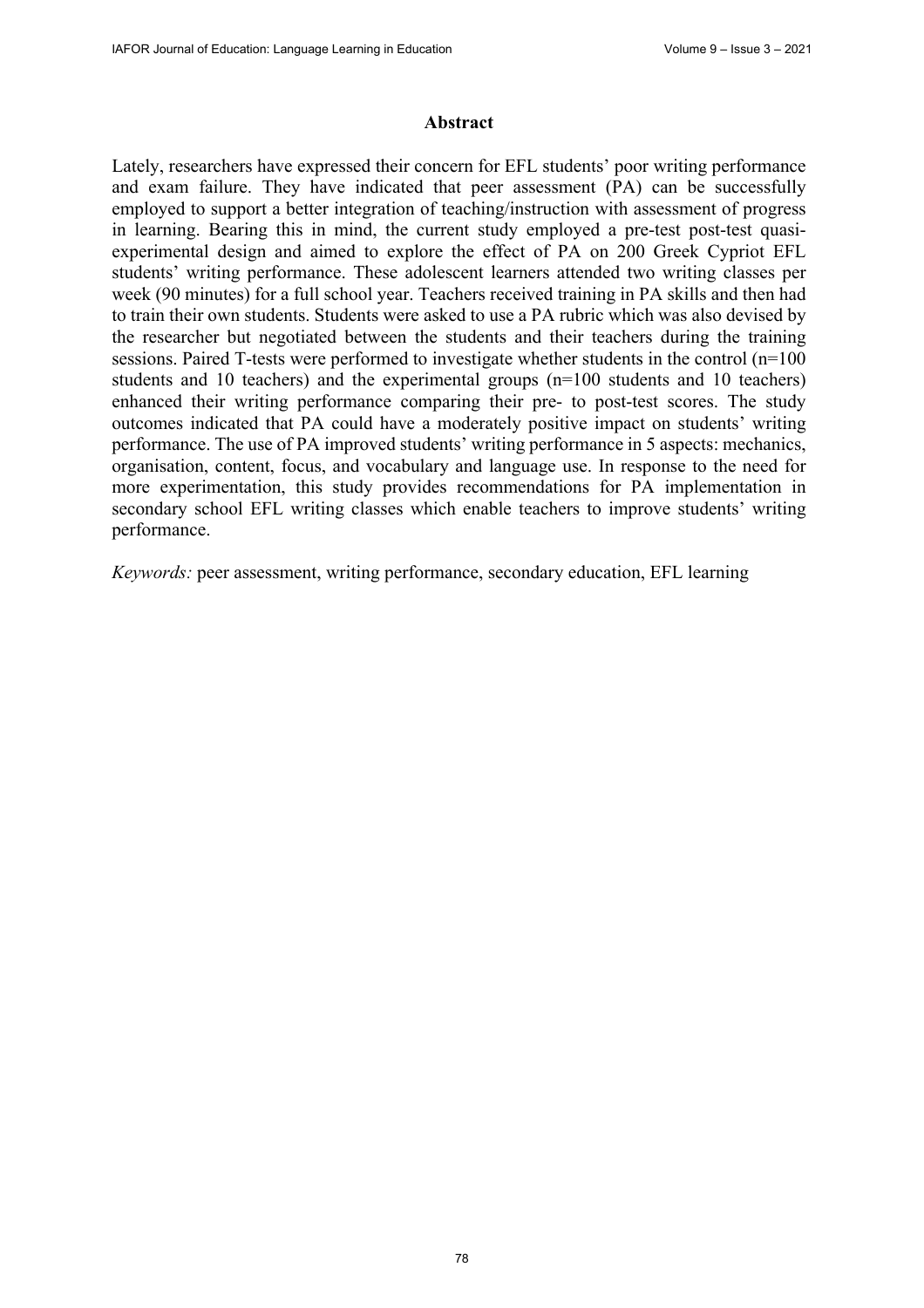Peer assessment (PA), as an alternative form of "assessment for learning" which promotes learner-centered assessment, has drawn considerable attention for more than four decades (Chang & Lin, 2019; Hoffman, 2019; Meletiadou & Tsagari, 2016; Topping, 2018). It is an educational arrangement where students judge a peer's performance quantitatively, for example, by providing a peer with scores or grades, and/or qualitatively, for example, by providing a peer with written or oral feedback (Topping, 2017). PA has significant pedagogical value because it enables learners to take part in assessment by evaluating their peers' learning process and products (Bryan & Clegg, 2019).

According to the literature, PA supports the learning process by providing an intermediate check of student performance against the criteria, accompanied by feedback on strengths, weaknesses, and/or tips for improvement (Panadero, 2016; Topping, 2017). There can also be learning benefits for peer assessors since they are exposed to other ideas and writing samples and are able to internalise the assessment criteria and standards (Smyth & Carless, 2020). However, not all types of peer feedback may lead to an improvement in performance. Researchers describe several conditions under which peer feedback may have a positive influence on learning (Schünemann et al., 2017). Involving learners in the assessment procedure is widely acknowledged as vital to effective self-regulation since it allows learners to identify mistakes and develop strategies to address them (Zamora et al., 2018). However, the development of PA skills is challenging. It requires continuous and repeated practice for learners to become competent peer assessors (Andrade, 2016). Engagement in PA presupposes that teachers can inspire learners and involve them in carefully designed tasks (Race, 2019). Therefore, participation in PA ultimately intends to have a positive influence on their cognitive development and motivation towards learning (Adachi et al., 2018).

This study aims to explore whether PA of writing can be used to improve adolescent students' writing performance and present a PA implementation study in the Greek-Cypriot context since action research in secondary education is scarce. Initially, research studies highlighting the use of PA of writing in EFL contexts will be presented to examine some of the findings in the literature. Then, the methodology of the study will be described, and its findings will be rigorously discussed. Finally, conclusions will be drawn, the limitations of the study will be highlighted and suggestions for further research as well as recommendations will be provided.

#### **Literature Review**

To date, literature that empirically links quality criteria for feedback to performance improvement in the case of PA is scarce and few studies adopt a quasi-experimental approach to explore the impact of instructional interventions on PA efficacy and student learning (Double et al., 2020). The present study intended to explore whether the effectiveness of PA as a learning tool could be raised through an innovative instructional intervention in secondary education. It also aimed at developing a deeper learning experience enabling learners to engage with new information in terms of the written assignment, assessment criteria, and the assessment procedure as opposed to repetitive and ultimately unsuccessful learning (Topping, 2017).

There are several principles for effective formative PA which is intended to enhance learning. First, formative PA should aim at self-regulation enabling learners to monitor their learning, set goals, develop suitable strategies, manage resources, and work consistently to achieve these goals. Students should be allowed to take responsibility for and take control of their learning (Lee & Hannafin, 2016). Research indicates that teachers should provide information about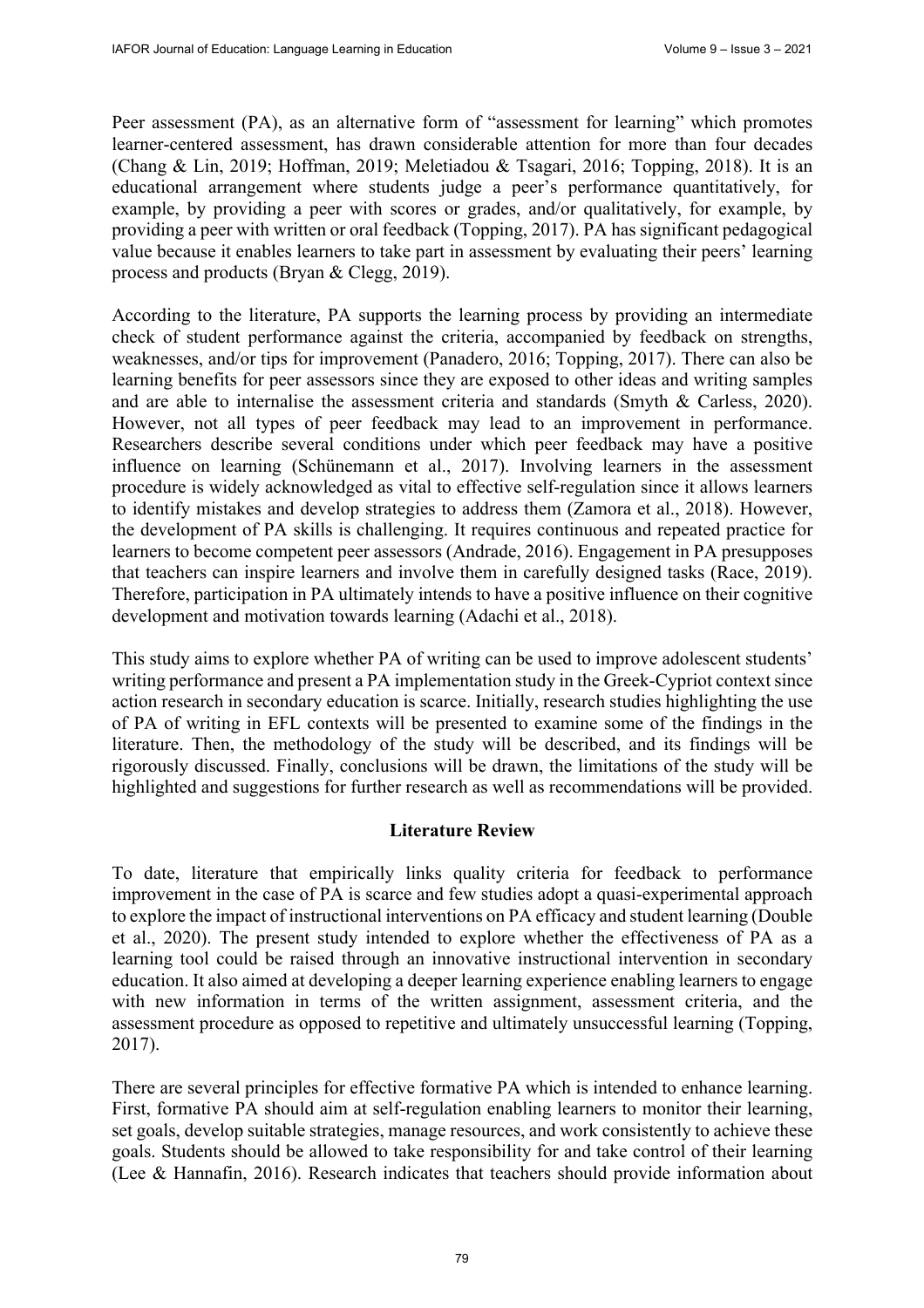expectations and aims. Further, assessment criteria should be explained clearly. Teachers should cooperate with learners to design assessment rubrics and offer opportunities for learners to provide feedback (marks and comments) to each other in relation to the defined assessment criteria. They should also use PA with their students because it encourages low-achieving learners to work hard and overcome obstacles when learning to write. Learners feel that their peers, who take part in PA, share their concerns and provide them with continuous support (Barrot, 2016). This study intends to offer recommendations for PA implementation which may help teachers use PA of writing effectively in their classes.

One of the goals of using PA in EFL classes is that it can guide learners to reflect more carefully on the same elements of their own written work (Hicks et al., 2016). As learners enhance their writing performance, while comparing their writings and receiving feedback from their friends and teachers, the possibility of engaging in fruitful conversations in terms of which they exchange ideas, clarify points, ask questions, and examine as well as reflect on their options increases (Zhu & Carless, 2018). Peer assessment may foster enhanced learning because students can provide additional feedback. This type of response is different and is possibly received and understood more effectively than teacher feedback (Rotsaert, Panadero & Schellens, 2018). Revisions initiated by teacher feedback were often found to be less successful than those related to peer comments although peer feedback sometimes induced uncertainty (Allen & Mills, 2016). This study indicates ways in which PA can be used by adolescent students who wish to improve their writing skills and become more autonomous learners.

Teacher feedback, although highly evaluated by learners is often associated with confusion, misinterpretation and miscommunication (Edwards & Liu, 2018). On the contrary, peer advice generates discussion and increases reflection as peers ask for clarification and negotiate meaning (Kuyyogsuy, 2019). Peer assessment enhances learners' understanding in terms of writing, allows for more self-corrections, checking books, and asking teachers for clarifications as students are encouraged to assume responsibility for their own assignments (Fan & Xu, 2020). It increases mindful reception as well as the frequency, extent and speed of marks and comments for learners while reducing teachers' workload (Ashenafi, 2017). The current study wishes to explore how involving learners in the assessment procedure may increase the amount and number of assessment opportunities and improve their writing performance. Therefore, the potential lower quality of student feedback may be an acceptable trade-off if PA enhances learner engagement and progress.

Conversely, some studies indicate that learners think that PA is aimless because peers are not regarded as experts, tend to provide positive feedback to friends, and teachers make the final decisions anyway (Wu & Schunn, 2020). It is crucial to remember, however, that formative assessment methods can enrich learners' subsequent performance in summative tests (Dixson & Worrell, 2016). Student engagement in assessment also aims to prepare learners for lifelong learning (Nguyen & Walker, 2016). Consequently, this study seeks to explore ways in which secondary school students can develop their professional skills (i.e., reflection) which are valued by employers.

Peer assessment may also be considered as a luxury or a practice which is, in a way, irrelevant when the aim is enhanced performance in external high-stakes tests (James, et al., 2017). Since peers are not experts, the accuracy of PA varies (Reinholz, 2016). Further, peer assessors' judgement and comments are often challenged by peer assessees as learners do not have the kind of authority and subject knowledge that teachers have (Topping, 2017). However, PA in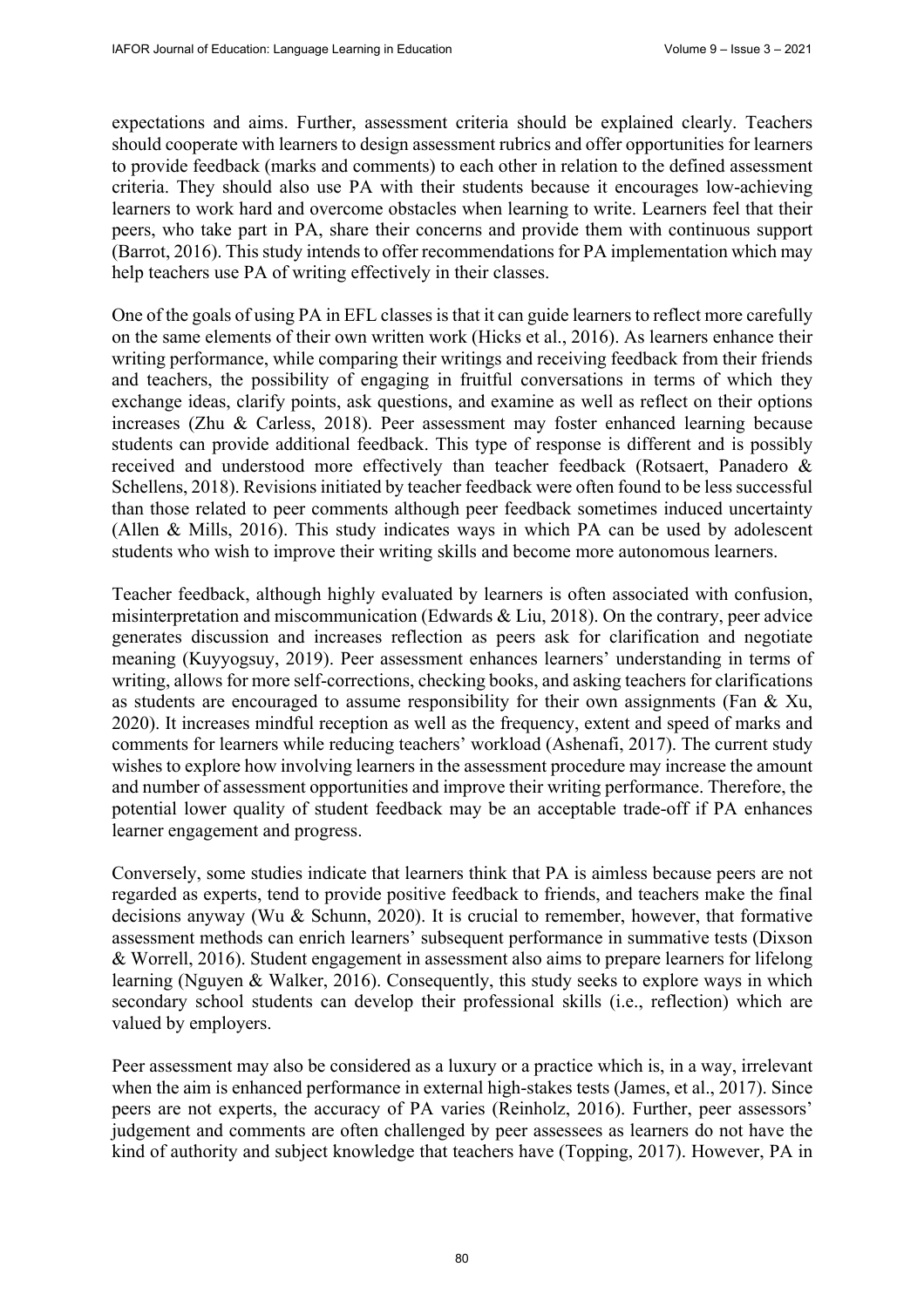this study is used in combination with teacher assessment (TA) as the objective is to complement TA and gradually allow students to develop their writing skills.

To sum up, findings in the literature are quite confusing. Although PA may yield various benefits in relation to student writing performance (Chien et al., 2020), there still seems to be an emphasis on teacher-centred instruction and assessment despite students' poor performance in formal tests of writing in Cyprus and other countries (Tsagari & Meletiadou, 2015). The present study aimed at addressing various literature gaps using a semi-experimental design, rarely used by researchers in the field of PA. It also examined the use of PA in secondary education, a topic which has not been widely explored (Fu et al., 2019). There is still little research on how to adapt this approach to the school contexts of many countries (Topping, 2018).

Therefore, the current study investigated the use of PA as an innovative learning tool which may enhance EFL students' writing skills in secondary education. It also provided PA implementation guidelines for secondary school writing classes. The aim was to enable teachers to improve student performance, particularly in the field of writing. In the present study, the researcher investigated the following research question:

1. What kind of an impact does PA have on adolescent EFL students' writing performance?

#### **Methodology**

#### **Participants**

The participants in the study were 200, 13-15-year-old students of four public secondary schools in Cyprus. The participating learners faced considerable problems with their writing performance and scored relatively low at the end-of-year exams which gradually prepared them for the International General Certificate of Secondary Education (IGCSE) exams. The learners randomly formed 20 mixed ability EFL groups which attended two 90-minute writing classes per week. This was a convenient sample since the researcher had to work with volunteers, depending on the students and teachers who wished to take part in the study (Mertens & Caskey, 2018).

Participants were all native Greek Cypriots and shared the same cultural and a similar socioeconomic background. These students also had a similar kind of exposure to EFL which classified them as intermediate stage (B1) according to the Common European Framework of Reference (CEFR) (Council of Europe, 2001). Participation in the present study was voluntary and conditional on participants and their guardians signing an informed consent form, which had been previously approved by the Cypriot Ministry of Education.

#### **Instrument**

This study employed a multiple-trait approach (Nodoushan, 2014) to assessing student essay quality prior to and after receiving training in PA. As for measuring the writing scores of the first drafts and final versions, two different scoring methods were employed: holistic and analytic scoring (Han & Huang, 2017). These two measurements were complementary and provided sufficient information about the participants' writing abilities. The PA rubric (Table 1) was adapted from two lists in White and McGovern (1994) and Jacobs ESL Composition Profile (Jacobs et al., 1981) to reflect learners' errors and their examiners' preoccupations.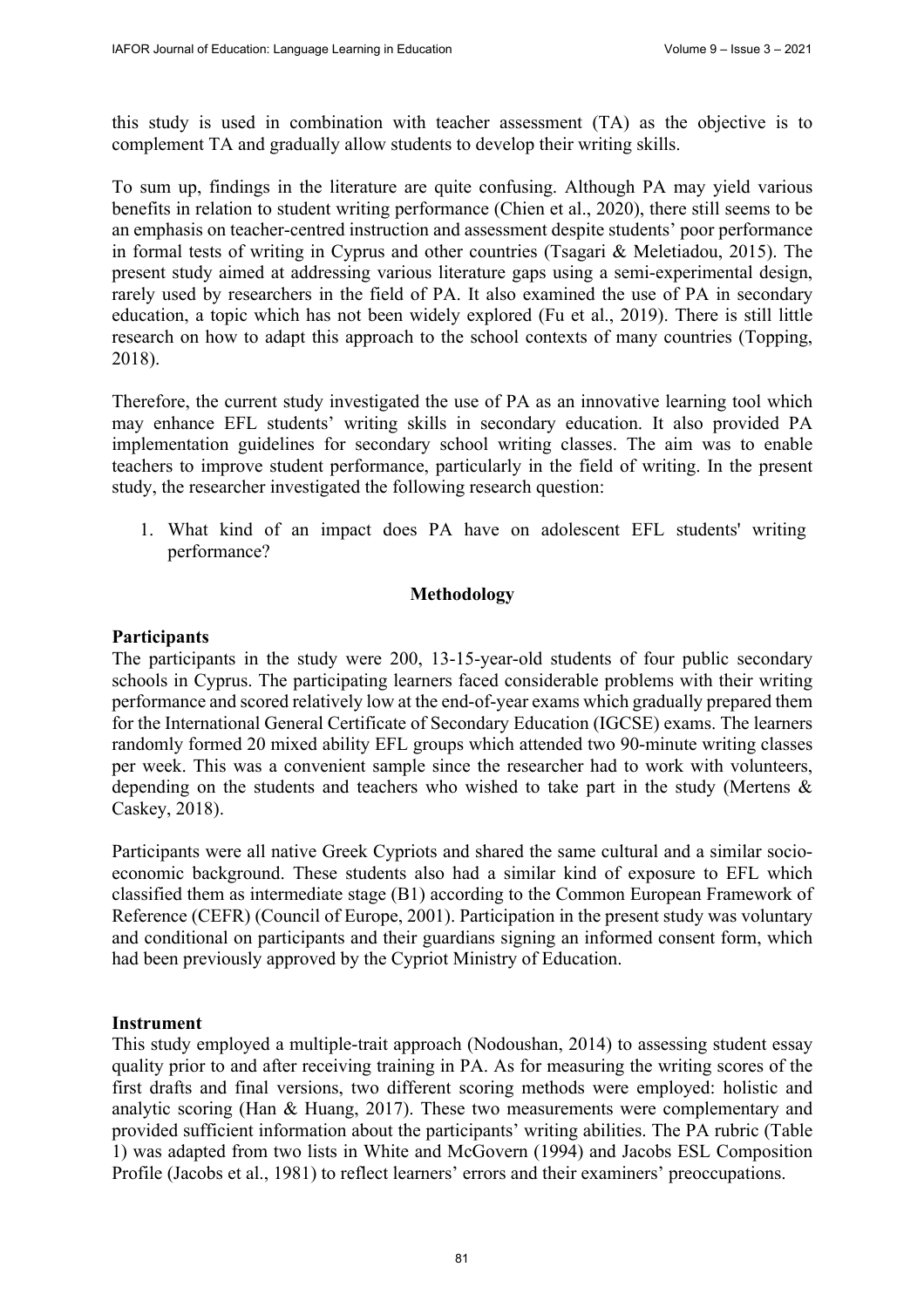# **Table 1**

*The PA Rubric* 

| Criteria/Weighting                                                                | Excellent/<br>Very Good | Good    |      |  | Average Poor Very Poor |  |  |
|-----------------------------------------------------------------------------------|-------------------------|---------|------|--|------------------------|--|--|
| A. Content (sample statements for all categories)<br>1. The main ideas are clear. |                         |         |      |  |                        |  |  |
| <b>B.</b> Organization                                                            |                         |         |      |  |                        |  |  |
| 1. The writer uses simple linking devices.                                        |                         |         |      |  |                        |  |  |
| C. Vocabulary and language use                                                    |                         |         |      |  |                        |  |  |
| 1. There are subject/verb agreement errors.                                       |                         |         |      |  |                        |  |  |
| <b>D.</b> Mechanics                                                               |                         |         |      |  |                        |  |  |
| 1. There are punctuation errors.                                                  |                         |         |      |  |                        |  |  |
| E. Focus                                                                          |                         |         |      |  |                        |  |  |
| 1. There is a clear sense of audience.                                            |                         |         |      |  |                        |  |  |
|                                                                                   |                         |         |      |  |                        |  |  |
| <b>Analytic score:</b>                                                            |                         |         |      |  |                        |  |  |
| Content: $(out 4)$<br>Organization: (out of 4)                                    |                         |         |      |  |                        |  |  |
| Vocabulary and language use: (out of 4)                                           |                         |         |      |  |                        |  |  |
| Mechanics: (out of 4)                                                             |                         |         |      |  |                        |  |  |
| Focus: $\qquad$ (out of 4)                                                        |                         |         |      |  |                        |  |  |
| <b>Total score:</b> (out of 20)                                                   |                         |         |      |  |                        |  |  |
|                                                                                   |                         |         |      |  |                        |  |  |
| <b>Holistic score:</b>                                                            |                         |         |      |  |                        |  |  |
| Excellent/Very Good                                                               | Good                    | Average | Poor |  | Very Poor              |  |  |

Students had to read their peers' essays and reflect on the statements for each category-content, organisation, focus, mechanics, vocabulary, and language use. They had to assign marks for each category (ranging from 0 to 4 marks) and then add them to get a final grade (0-20). Learners were instructed to read the essay under consideration and identify three strengths, three areas for improvement and provide three suggestions for revision. The aim was to introduce learners to PA and help them understand how they could reflect on their peers' and their own essays and offer suggestions to improve their work by carefully editing and proofreading it. The aim was to help students assume a more active role by providing metacognitive comments which would allow their peers to revise their work accordingly. The validity of the PA rubric was explored by consultation with experts, including 8 headteachers, one inspector, and 10 qualified EFL teachers who had taught at this level for at least 6 years.

# **Procedure**

The study was divided into three phases (Figure 1). In the pre-implementation phase, all instruments were piloted, and a diagnostic pre-test was administered to ensure that all students who participated in the study were at the intermediate level. Students were provided with a mark but no comments or peer feedback. All essays were marked by their class teachers and an external assessor after a rater calibration session and appropriate training, and 20% of the essays were marked by the researcher.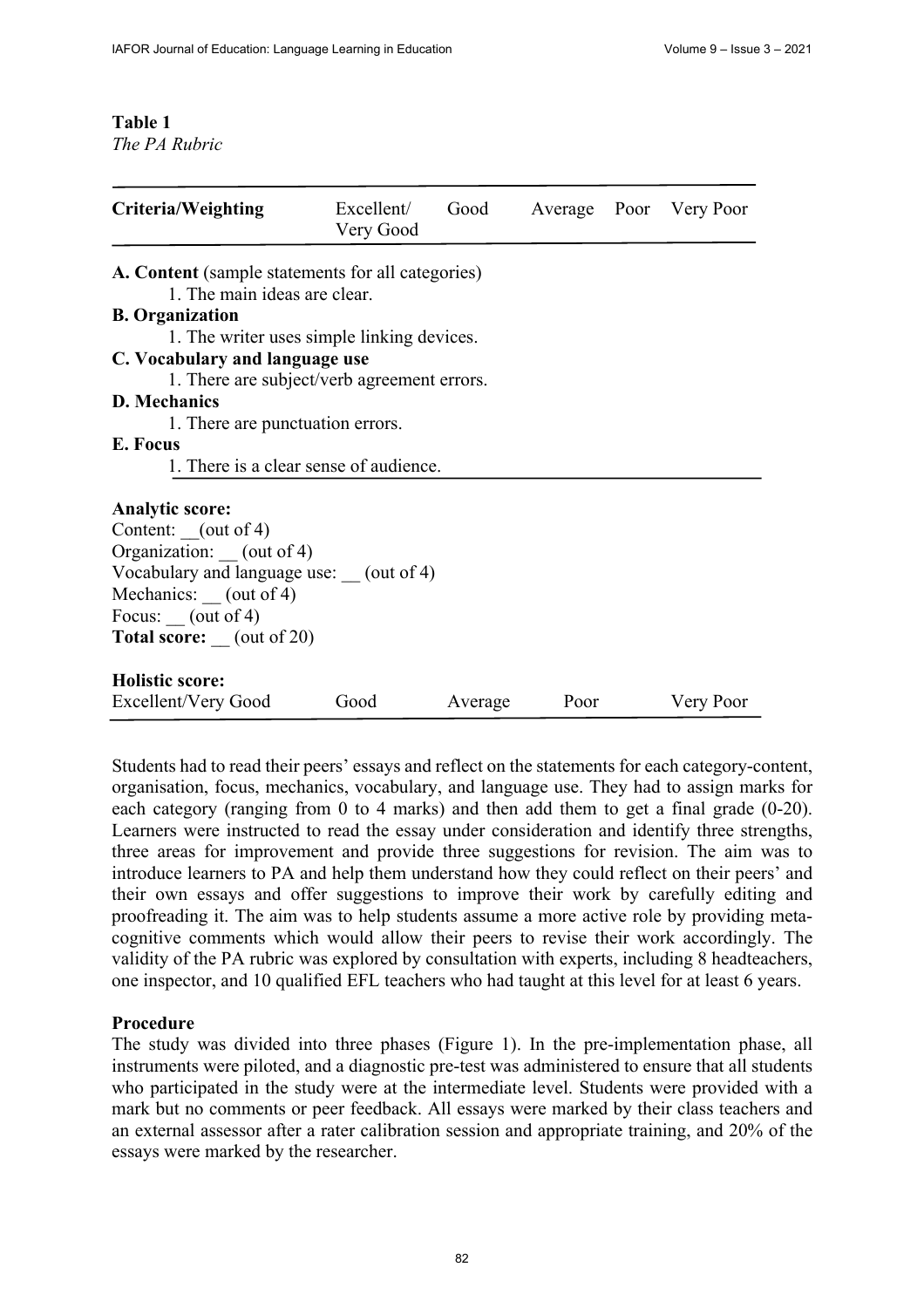# **Figure 1**

*The Procedure of the Study* 

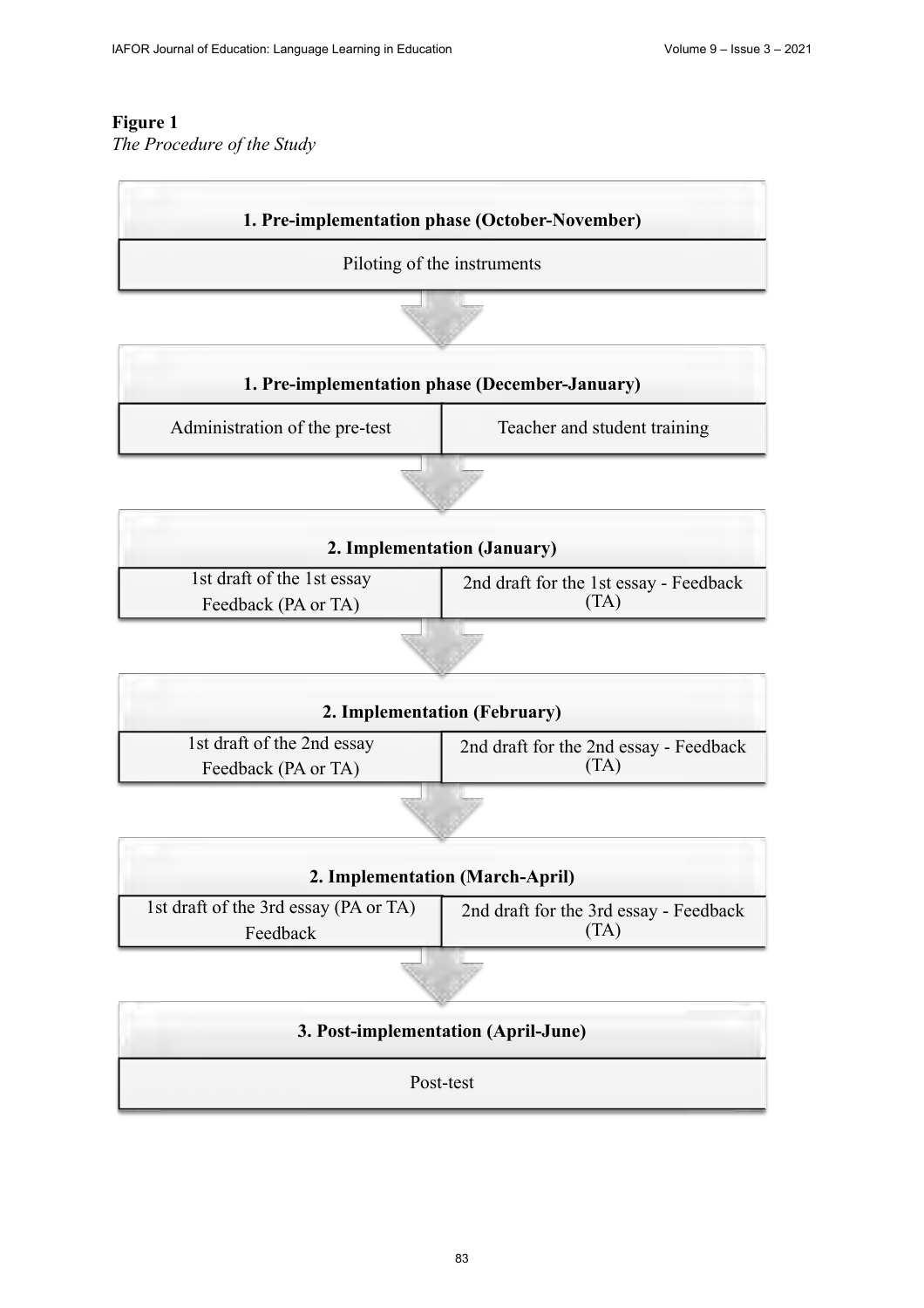The same test was administered at the end of the study. Students had to write the same type of essay on a different but very similar topic. The aim was to evaluate whether students made any progress after one school year and which groups made more progress, if any, the control or the experimental.

Students took part in writing workshops prior to engaging in PA of their writing assignments. During these workshops, they were instructed how to use the rubric, used it with three sample papers, and received feedback from the instructor on how their comments and marks aligned with the instructor grades and comments on the same essays. These hopefully contributed to a level of comfort and proficiency with the rubric and assignment criteria and possibly enhanced their ability to provide accurate and reliable PAs. Teachers also received extensive training and had to attend weekly sessions because the researcher wanted to check the progress of the implementation. Training and clarity hopefully promoted a trusting environment in the classroom, which had conferred positive outcomes with PA in the literature so far (Hoffman, 2019).

Learners wrote five essays, including a pre-test, 3 essays in two drafts and a post-test. Students in the experimental groups received peer feedback and teacher feedback once each while students in the control groups received teacher feedback twice (Figure 1). All student groups were engaged in the experiment once a week for two teaching sessions (45 minutes each) which added up to approximately 50 teaching sessions. Five compositions (two informal letters as pre- and post-tests, a narrative essay, a descriptive essay, and an argumentative essay) were written in class without disrupting the regular programme to exclude variables such as the amount of time spent on task at home and help from others.

Students wrote the three types of essays after being introduced to the specific genre. Experimental group students received peer feedback and a mark based on the PA rubric and had to assess one of their peers' essays. Students in the control groups received teacher feedback (comments and some corrections of major mistakes) and a grade. Students then received some remedial teaching depending on the challenges they faced in their first draft. Additionally, they were asked to write a second draft. Teachers were instructed to support their students during the whole procedure but not to intervene with their writing. They provided corrections, marks, and comments to students' second draft and after some more remedial teaching they taught the next genre. The researcher collected students' drafts immediately after learners completed each step of the procedure to ensure that teachers followed the researcher's instructions regarding the corrections and comments they provided to their students.

Essays were about 4-5 paragraphs (120-150 words each) long. Instructors monitored the students but were not involved in the actual editing of the essays. Teachers assumed the role of a facilitator by explaining any difficult terms or acting as a consultant by offering advice when needed. All teachers were asked to avoid overcorrecting students' work and provide only occasional basic corrections and comments.

During the feedback sessions, the teacher and student/assessors offered feedback to their students/peers which consisted of both marks and comments based on the PA rubric. In more detail, all experimental group learners devoted 20 minutes of their normal teaching sessions using the PA rubric to assess their peers, while the control groups received teacher feedback. Students were assigned with the correction of their peers randomly and changed every time they had to assess a new draft. The identity of the student/assessor and the student/assessee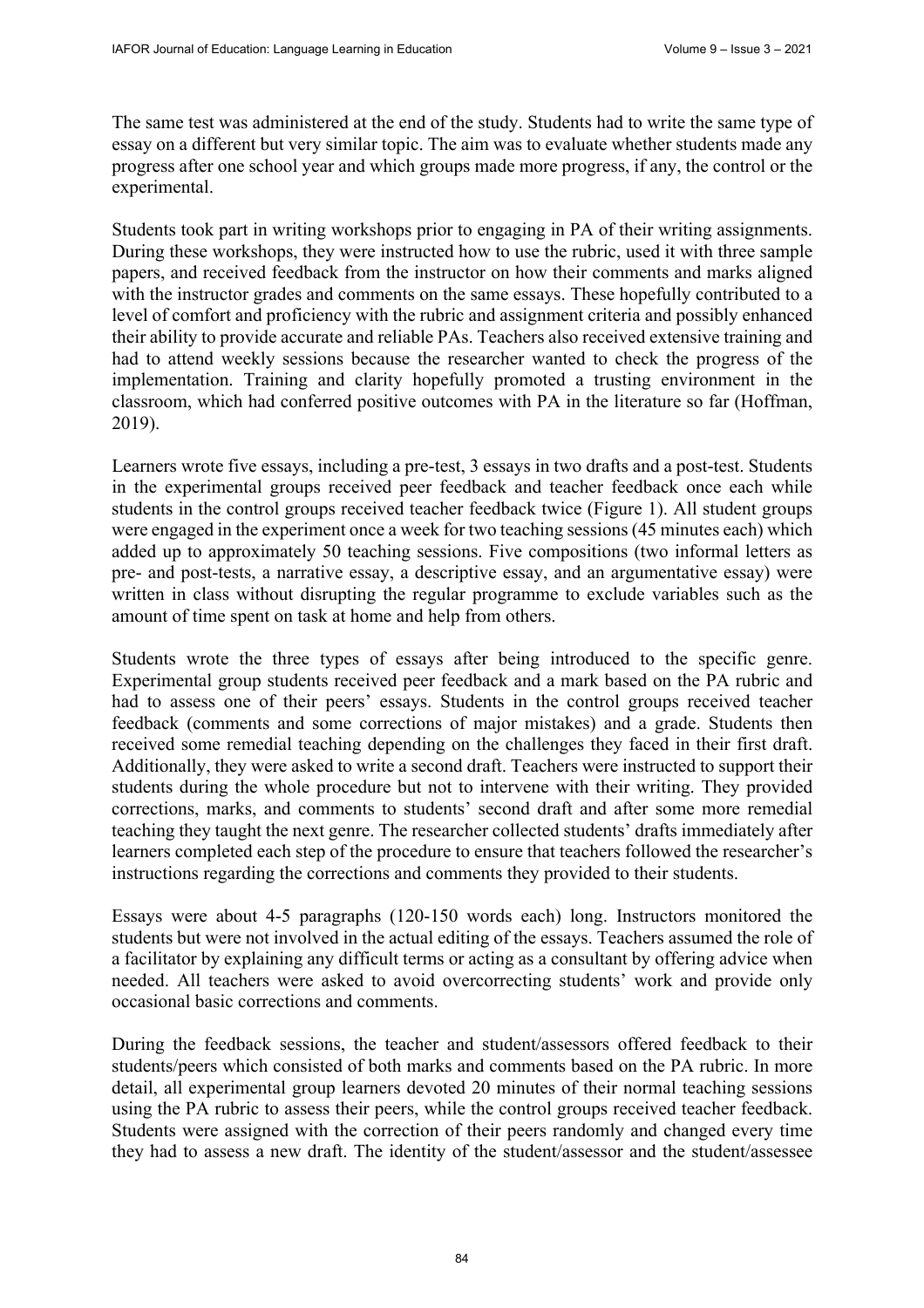were not disclosed to avoid conflicts and bitterness. Anonymity and change of student/assessors also ensured the reliability of the assessment process.

Next, students were asked to re-draft their work. Teacher and peer feedback were provided with a view to improving successive drafts and prompting more revision. Moreover, the feedback sessions were structured tightly regarding time to avoid considerable variation among groups and to increase student concentration. The time between drafts (usually two week) was regarded as sufficient for learners to redraft without feeling undue pressure ensuring the reliability of the assessment process. Additionally, students were asked to peer assess only one draft to avoid any resistance from students.

Learners received remedial teaching depending on their errors. Essentially, the teachers were instructed to use selected parts with significant errors from students' essays and encourage them to identify them and indicate solutions. Teachers also asked students to study their grammar book and the handouts they used to self-correct errors in class at home.

# **Findings and Discussion**

The current study explored the way PA influences student writing performance. Paired T-tests were performed to explore whether students in the control (n=100 students) and the experimental groups (n=100 students) improved their writing performance comparing their pre- and post-test scores (George & Mallery, 2016). These revealed that experimental group students improved their writing performance by 3 marks (out of 20) while control group students improved their performance by only .2 marks. This difference was statistically significant (Table 2). It indicated that students who received PA together with TA showed considerable improvement. This finding was confirmed by previous research (Wanner & Palmer, 2018) which indicated that PA significantly improved the quality of learners' end product from draft to final version.

# **Table 2**

*Findings from the Paired T-tests of the Experimental versus Control Groups (overall score)* 

|                 |              |       | M     | <b>SD</b> | t   | $\mathbf{p}$      | Cohen's d |
|-----------------|--------------|-------|-------|-----------|-----|-------------------|-----------|
| Paired<br>$T -$ | Control      | Post- | 11.73 | 3.01      | .42 | $.674$ $> 0.0005$ |           |
| tests           | groups       | test  |       |           |     |                   |           |
|                 |              | Pre-  | 11.59 | 3.5       |     |                   |           |
|                 |              | test  |       |           |     |                   |           |
|                 | Experimental | Post- | 11.   | 3.01      | .42 | 674 > 0.0005      |           |
|                 | groups       | test  | 73    |           |     |                   |           |
|                 |              | Pre-  | 10.37 | 3.22      |     |                   |           |
|                 |              | test  |       |           |     |                   |           |
| Independent     | Control      |       | 11.   | 3.01      | 3.9 | .000              | .55       |
| T-test (post-   | groups       |       | 73    |           |     |                   |           |
| test score)     | Experimental |       | 13.38 | 2.95      |     |                   |           |
|                 | groups       |       |       |           |     |                   |           |

This study also concluded that PA was not only suitable for adult learners (Baker, 2016). Its adolescent participants provided marks for their peers and improved the marks they received for their own essays through their involvement in the practice of PA and due to the insight they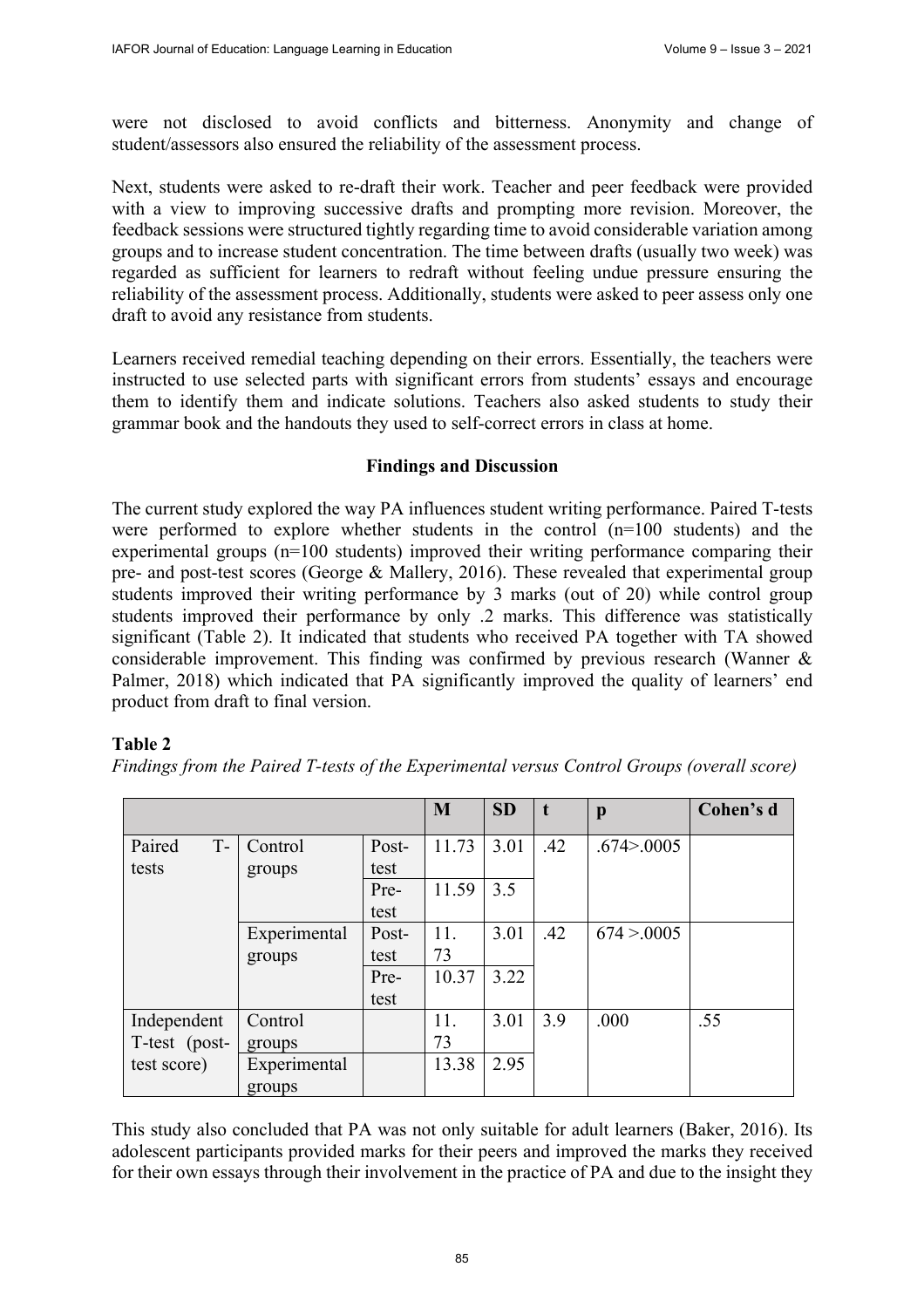gained into their peers' work. This allowed them to reflect on their own work and eventually improve it. Taking into consideration that learners can only process feedback for which they are developmentally ready, teacher feedback may often be ineffective. Therefore, teachers should tailor their feedback to student needs but since this is practically impossible especially in large classes, this study has demonstrated a way in which feedback can be individualised for each learner by combining PA, which is more student-friendly, and TA, which is regarded as more precise.

An independent t-test was also performed to explore differences between the post-test scores of both experimental and control groups. On average, in the post-test, experimental group students outperformed control group students (Table 2). Both the difference, which was statistically significant, and Cohen's d indicated that there was a moderately positive impact of PA on students' writing performance (George & Mallery, 2016; Cohen et al., 2013).

Paired t-tests were also performed to explore how improvement spread across the five categories included in the PA rubric (content, organisation, mechanics, focus, vocabulary, and language use) (George & Mallery, 2016). Students were assigned an analytic score per category (0-4 marks). The aim was to further explore which aspect(s) of their writing performance experimental group students improved (Table 3).

# **Table 3**

|           |                        |                                | $\mathbf t$ | p                 | Cohen's d |
|-----------|------------------------|--------------------------------|-------------|-------------------|-----------|
|           | Control                | Mechanics                      | .00.        | 1.000 > 0.0005    |           |
|           |                        | Organisation                   | .42         | $.675$ $> 0.0005$ |           |
|           |                        | Focus                          | 2.41        | .018 > .0005      |           |
|           |                        | Content                        | (6.16)      | $.000$ $> 0.005$  |           |
| Paired T- | groups                 | Vocabulary and                 | $-.420$     | $.675$ $> 0.0005$ |           |
| tests     |                        | language use                   |             |                   |           |
|           | Experimental<br>groups | Mechanics                      | 7.16        | .000 < .0005      | .74       |
|           |                        | Organisation                   | 5.5         | .000<0.005        | .59       |
|           |                        | Focus                          | 6.16        | .000<0.0005       | .86       |
|           |                        | Content                        | 7.08        | .000<0.0005       | .6        |
|           |                        | Vocabulary and<br>language use | 8.03        | .000<0.0005       | .74       |

*Findings from the Paired T-tests of the Five Categories (Analytic Scores)* 

Paired t-tests of the pre- versus post-tests scores control group students received revealed that there was no improvement, which was statistically significant, for mechanics, organisation, focus, content, and vocabulary and language use (Table 3). The same paired t-tests were performed for the experimental groups (George & Mallery, 2016). These revealed that there was improvement which was statistically significant, for mechanics and organisation. However, there was no improvement which was statistically significant for focus, content and vocabulary and language use (Table 3).

Students in the experimental groups improved their vocabulary more than any other aspect of writing (Table 3). This indicates that PA may have a positive impact on different aspects of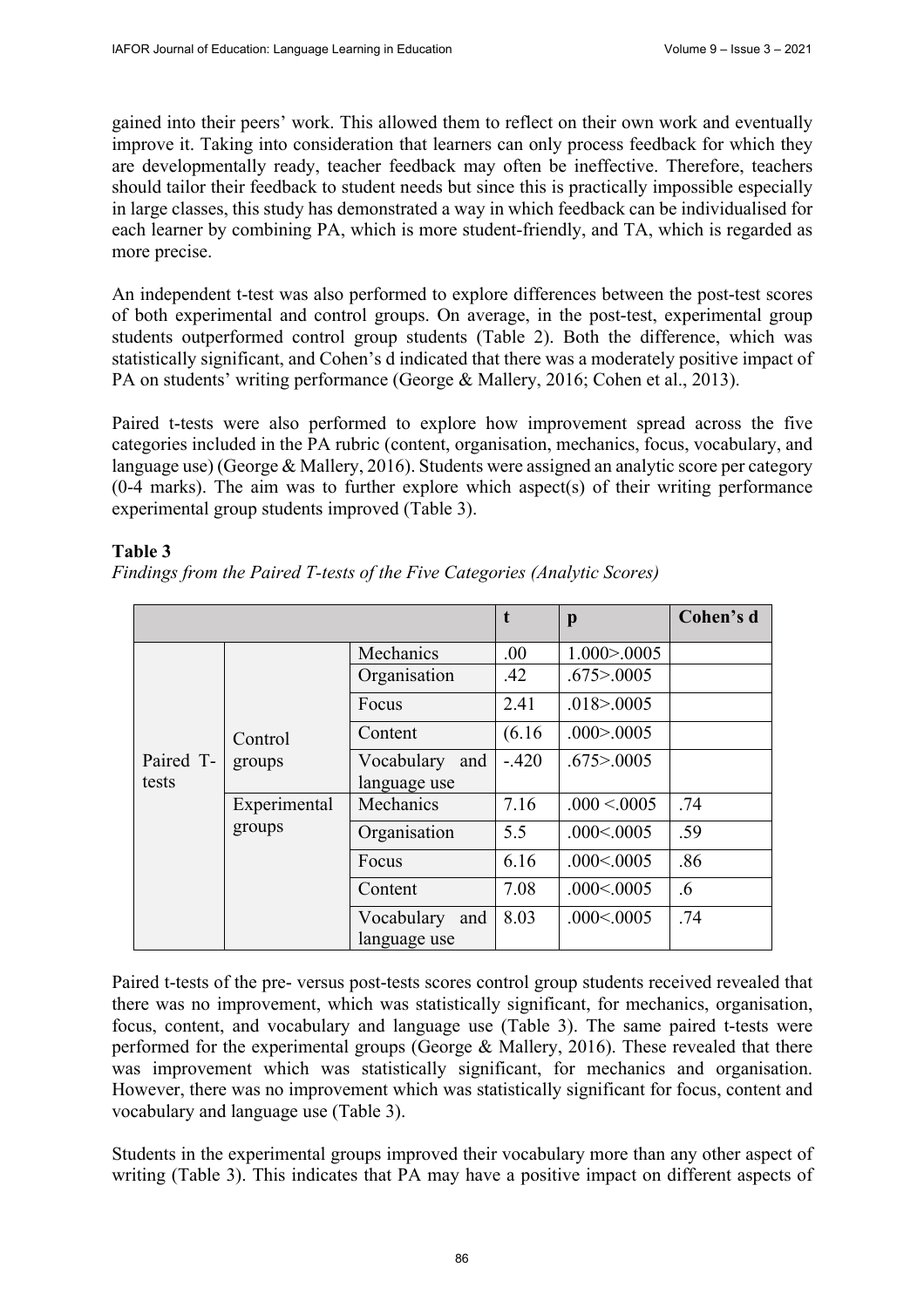students' writing performance. Students read their peers' essays and learnt new words which they then used in their own essays. Learners also improved the content of their essays  $(t=7.08)$ . They possibly located new ideas in their peers' work and added new content to their own essays. Several studies have investigated the revisions made by learners after receiving PA or TA. These reported that PA leads to more meaning-level revisions while TA leads to more surface-level revisions (Rotsaert et al., 2018). However, none of these studies have indicated that students successfully improved almost all aspects of their writing performance.

In addition, other researchers (Choi, 2013) reported that students, when using peer feedback, mostly concentrated on surface level errors, involving grammatical and spelling mistakes, instead of deep or semantic level issues such as content. In the current study, the impact of peer feedback was detected more on deep and semantic level issues rather than surface level issues possibly because students received training prior to the implementation. This study confirmed some findings from previous research (Lee, 2015) suggesting that peer feedback might ultimately lead to more language improvement, because students are possibly more willing to participate in assessment and learn more easily from their peers since they understand peer feedback better than teacher feedback.

Students, who participated in this study, also managed to upgrade the mechanics of their writing (Table 3) supporting previous research (Yaghoubi & Mobin, 2015). Therefore, they confirmed that the use of PA can cognitively impact how students organise their thoughts as they write. Students had the opportunity to reflect on their work, edit and proofread their essays more carefully after providing feedback to their peers. The findings of this semi-experimental study about mechanics contradict previous research indicating that there are no significant gains for EFL students in terms of mechanics when students use PA (Wanner & Palmer, 2018). These clearly indicate that PA can have a positive impact on students' writing by helping them edit and proofread their work more carefully taking into consideration their peers' comments.

Additionally, students enhanced aspects of their essays related to focus (Table 3). PA allowed students to better understand the texts including the schematic structure and linguistic features of the genre. It successfully raised students' awareness of the context, the reader and facilitated the interpretation of the writer's intended meaning since experimental group students in this study conformed more to the conventions of the genre in hand. The deliberate focus on genres, which were included in the PA rubric, helped learners become more aware of the requirements of the different genres and take them into serious consideration when writing their essays. Consequently, they developed their meta-cognitive skills since they were asked to improve their work relying on two kinds of feedback.

However, students were able to refine their language use and organisational skills (Table 3) less than the other aspects of their writing. Although students looked at their work again, they did not manage to improve their use of grammar and their organisational skills as more time and effort is required to improve these aspects of writing. Previous researchers (Edwards & Liu, 2018) reported that a combined focus on both language form and content leads to greater gains than either focus on form or focus on content alone. This was also confirmed by the current study which showed that feedback on both form and content can result in improvement in all aspects of writing.

When comparing students' performance in the post-test, experimental group students seemed to have improved their performance more in terms of vocabulary, language use and focus (Table 3) rather than in other aspects of writing. This finding indicates that students who used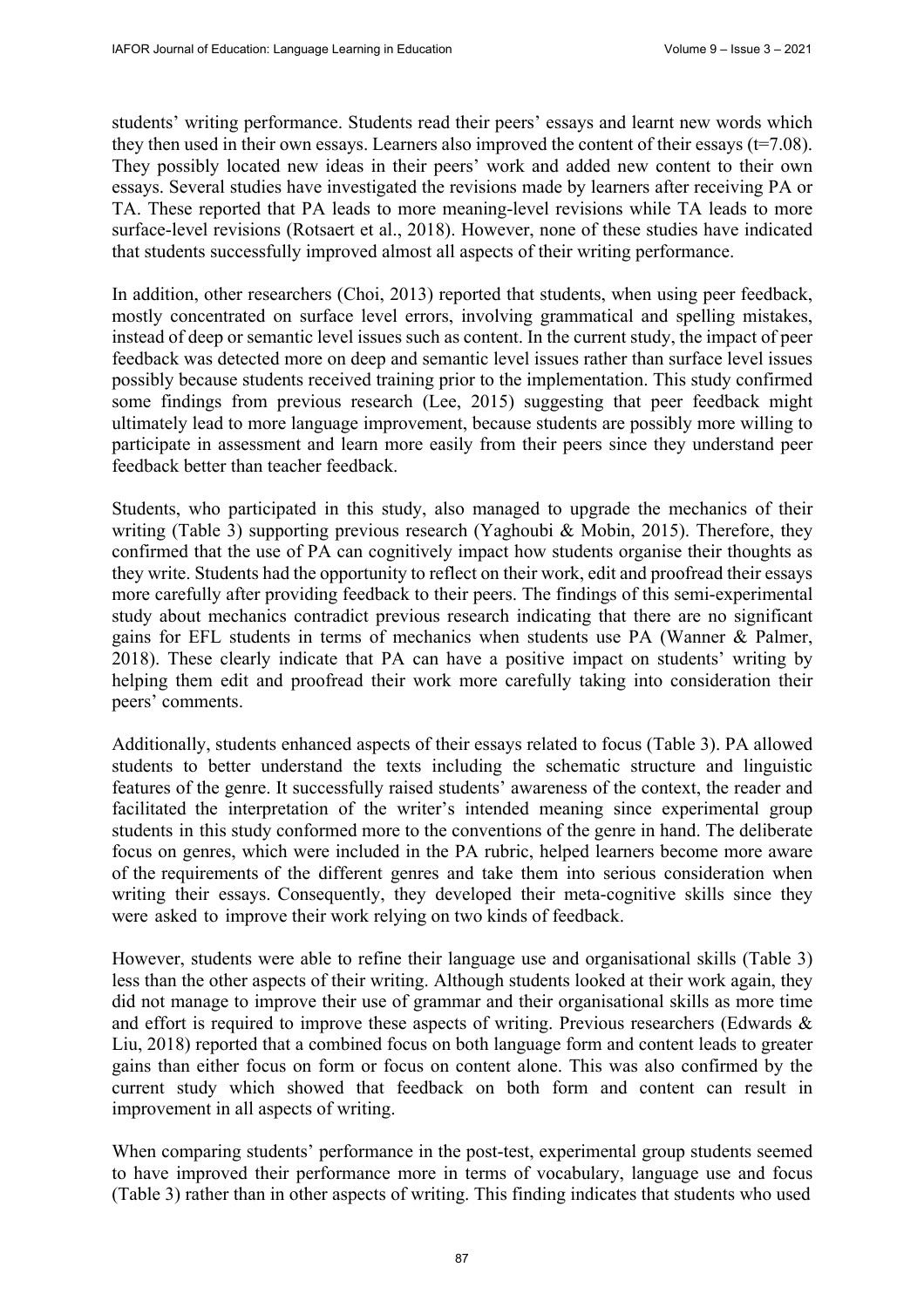PA enriched their vocabulary and comprehended the requirements of the specific genre used in both the pre-test and post-test (informal letter) even better. Various measures of text improvement have been employed in different studies, that is, some researchers considered improved grammar as a characteristic of enhanced text quality (Liao, 2016). Other researchers also reported that trained students can provide specific and relevant feedback on global features of writing, such as genre, which in turn may result in better quality in their revised drafts (Subaşı, 2014).

Students also improved certain aspects of their writing, for example, mechanics, content, and organisation (Table 3) slightly less than other aspects. Experimental group students used PA for a few months with only three types of essays. Previous studies deemed organisation of information as an important factor in determining text quality as they have shown that PA can improve students' organisational skills in writing (Hwang, Hung & Chen, 2014). Previous research has also indicated that intermediate EFL students improved their texts significantly in organisation, cohesion and vocabulary when using PA of writing from pre-test to post-test (Ebadi & Rahimi, 2017). However, adolescent intermediate EFL students, who were inexperienced in PA, needed more time and exposure to this approach to improve these aspects of their writing performance.

To sum up, the findings of the present study indicated that students who used PA improved their overall writing performance by 3 marks out of 20, a statistically significant finding, while students who received only TA improved their performance by .14. Finally, students who employed PA improved their writing performance by at least half a mark out of 4 for each one of the categories included in the PA rubric, that is content, organisation, vocabulary and language use, mechanics, and focus. These findings revealed that students, who used PA in their writing classes received multiple benefits in all domains included in the EFL essay rubric. Consequently, since PA-related learning seems to provide multiple benefits to adolescent learners in terms of their final summative assessment, it might be a worthwhile exercise. Therefore, teachers should consider engaging their learners in PA during their classes to enhance their writing performance.

#### **Conclusion and Recommendations**

Few studies adopt a quasi-experimental approach to study the impact of instructional interventions on PA effectiveness and learning (Saito, 2012). Previous studies relied only on marks to make claims for the potential benefits of PA. Moreover, the absence of a control group has been the main weakness of longitudinal studies on feedback in writing (Bitchener et al., 2012). The current study relied not only on students' overall marks but also on their analytic scores on five important writing aspects, content, organisation, vocabulary and language use, mechanics, and focus to explore whether PA can have a positive impact on students' writing performance. It used both control and experimental groups in a semi-experimental design to explore in what aspects and to what extent PA could have an impact on intermediate adolescent EFL students' writing performance.

For many instructors, the most viable alternative to teacher feedback would be peer feedback. This has become almost as common as teacher feedback in writing classes (Lee et al., 2016). The current study suggests that the introduction of PA in EFL classes from an early age may improve students' writing performance even more as learners can receive extensive training and devote a considerable amount of time, that is several years, to learn how to use PA effectively. It also recommends the use of PA in combination with TA to maximise the benefits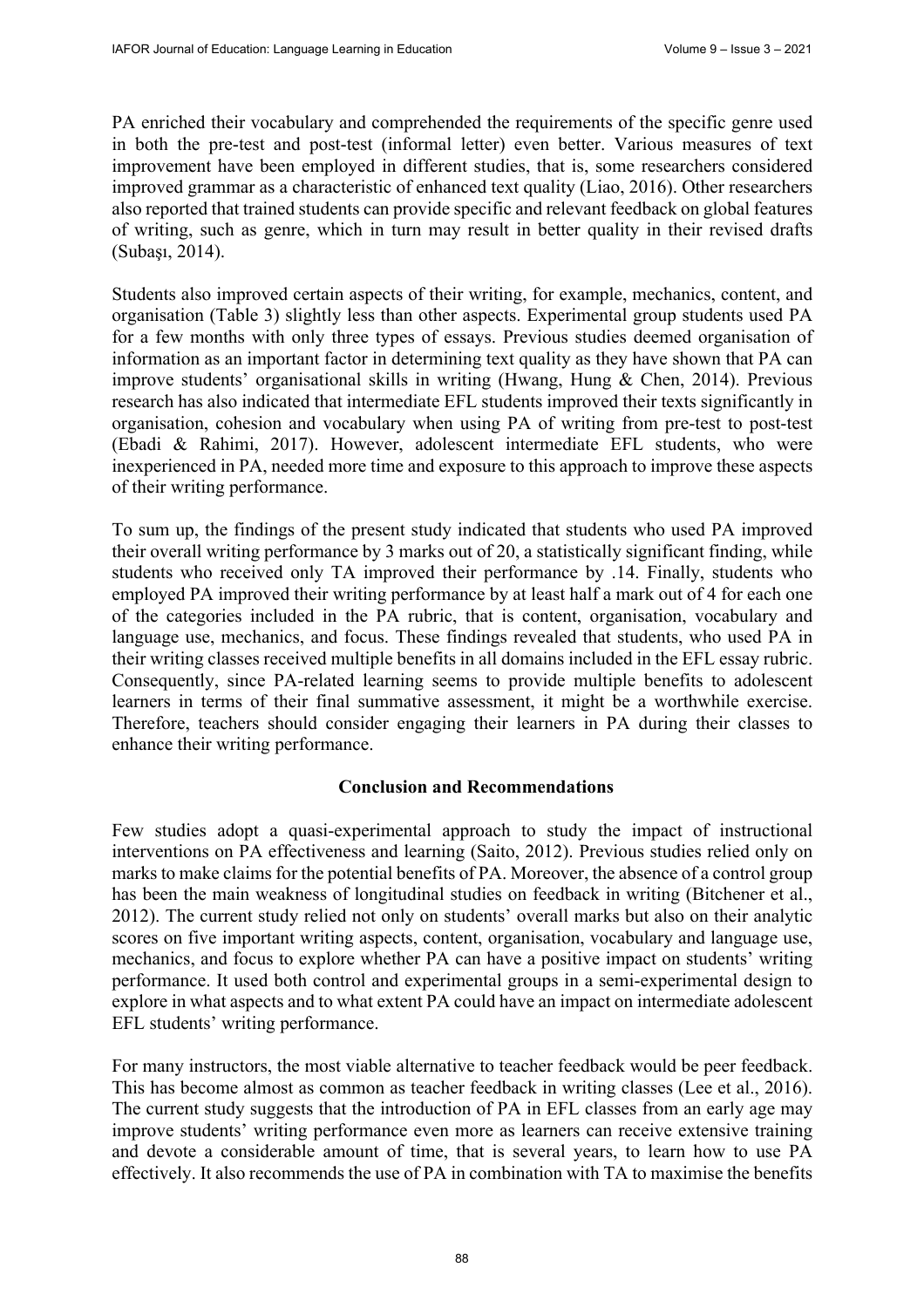of PA and allow students to be exposed to multiple types of feedback. These will allow learners to reflect on various aspects of their writing.

Peers and teachers tend to focus on different aspects of writing, when asked to provide feedback, leading to potential differences in improvement in students' writing. For example, it has been suggested that teachers may focus on surface-level issues while peers may focus more on meaning-level issues (Baker, 2016). The positive impact that PA can have on all aspects of students' writing should be taken into consideration by EFL teachers who face considerable challenges as they try to help their students improve their writing performance. Such an outcome conforms to what has been reported by previous studies, namely that PA can engage students in making reflections when they assume the role of tutor as well as tutee (Wang et. al., 2017).

However, while instructive, the findings of this study may not be representative enough to allow generalizations, a challenge to be undertaken in future studies. Although positive effects were found, it became apparent that the training could have been much more systematic and of longer duration than was feasible to organise in the available context and time span of the current study. This study focused only on short-term effects of PA training. Therefore, more structured PA training for both teachers and students and critical reflection on assessment might have had a more powerful effect on students' writing performance.

PA needs to be elaborate and frequent as well as focused on learners' performance, their learning needs, and the actions under learners' control rather than on the learners themselves. PA should also be timely so that learners can reflect on it and use it in their work or ask for help if they need any clarifications. Its goal should be to aid with the assignment at hand and allow learners to understand the assessment criteria even better. It also needs to be suitable to learners' conception of learning and previous knowledge as well as attended to and acted upon.

This study also supports research which suggests that students may ignore or misuse teacher commentary when revising drafts and thus profit when they receive more (peer) feedback (Yu, 2019). More importantly, PA is seen by many researchers as a way of giving more control and autonomy to students. It involves them actively in the feedback process as opposed to a passive reliance on teacher's feedback to 'fix' up their writing (Alzaid, 2017). The findings of this study confirmed that PA can improve EFL learners' writing skills by allowing them to assume responsibility for other students' and their own learning which is in line with previous research (Topping, 2017).

These findings contribute to linguistic theory by suggesting that PA is anticipated to make a significant contribution to the field of education if sufficient training and support is provided to all participants and carefully designed tools are used to familiarize learners with the PA process. Moreover, PA should be introduced gradually and used on a regular basis as early as possible, that is even in primary education, and the emphasis should be on the formative use of PA as an innovative learning-oriented tool employed by teachers to enhance students' skills.

The present study indicated that PA can be a promising alternative assessment method for EFL teachers in secondary education. PA may be used to raise a more open assessment culture and empower adolescent students by involving them in assessment. Finally, it assisted in generating an evidence-based argument regarding the quality of PA as a tool for enhancing EFL writing skills (Wanner & Palmer, 2018).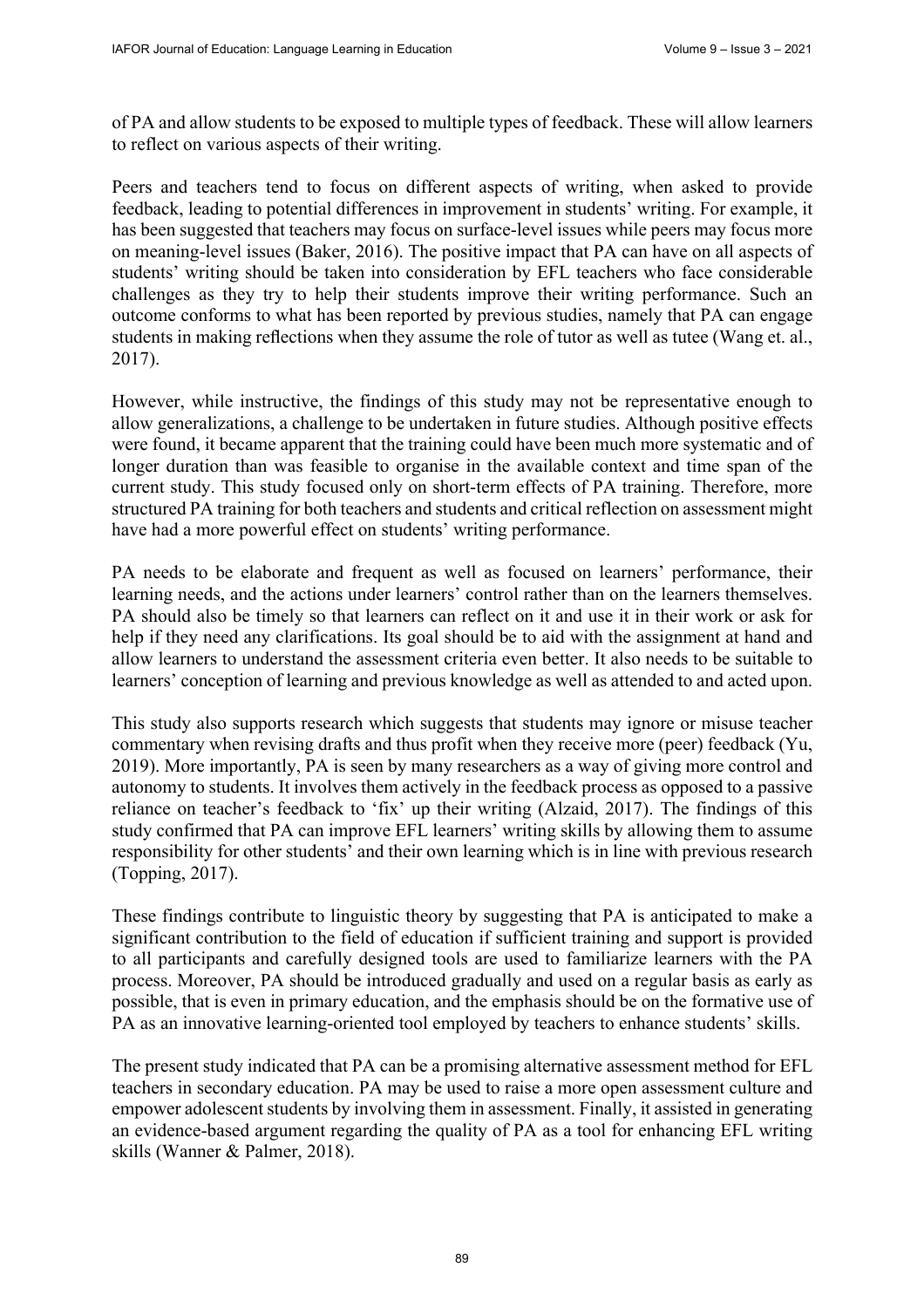PA reflects the attempt of the education reform initiatives in many countries, i.e., England and Hong Kong, to move from a testing culture to an assessment culture and promote all round education and life-long learning. Within the sociocultural context of countries like Cyprus, where the stress on measurement and accountability has existed for a long time, the successful implementation of PA in the way it is intended needs promotion of conversations about assessment, teaching and learning among all stakeholders, parents, students, teachers, and senior educational management to promote change, advocate reform, advocate assessment literacy and define the new aims and associated roles.

Research continues to characterize teachers' assessment and evaluation practices as largely incongruent with recommended best practice (Tsagari, 2016). Teachers' assessment il-literacy has resulted in inaccurate assessment of students causing them to fail to reach their full potential. In an article published by Deluca et al. (2016), the lack of assessment literacy was presented as professional suicide. Assessment literacy (AL) is seen, therefore, as a sine qua non for today's competent educator (Levi & Inbar-Lourie, 2020). As such, AL must be a pivotal content area for current and future staff development endeavours. This will allow teachers to familiarise themselves and experiment with a variety of promising alternative assessment methods, such as peer assessment, in their effort to help their students improve their writing performance.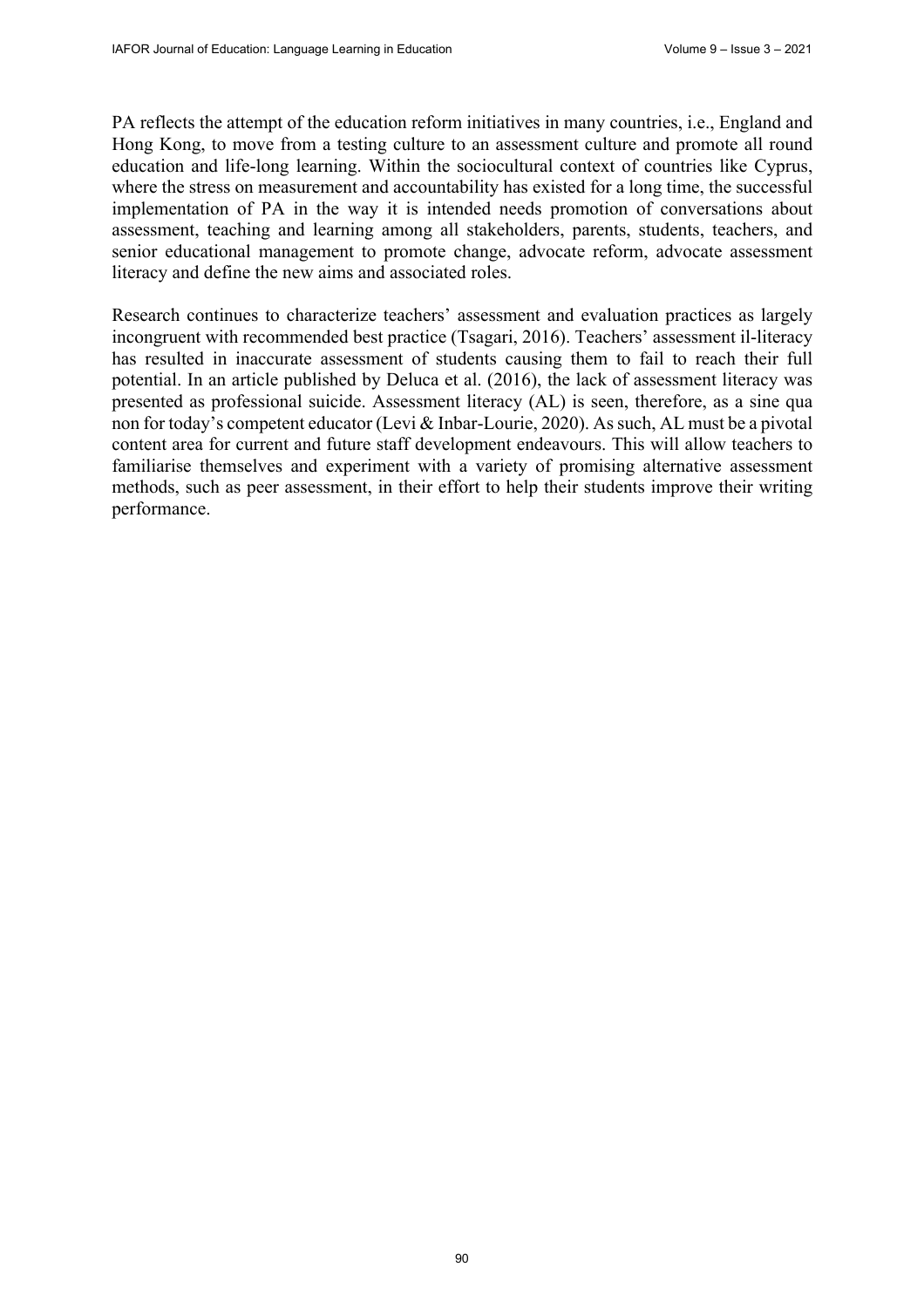# **References**

- Adachi, C., Tai, J. H. M., & Dawson, P. (2018). Academics' perceptions of the benefits and challenges of self and peer assessment in Higher Education. *Assessment & Evaluation in Higher Education*, *43*(2), 294 –306. <https://doi.org/10.1080/02602938.2017.1339775>
- Allen, D., & Mills, A. (2016). The impact of second language proficiency in dyadic peer feedback. *Language Teaching Research*, *20*(4), 498–513. <https://doi.org/10.1177/1362168814561902>
- Alzaid, J. M. (2017). The effect of peer assessment on the evaluation process of students. *International Education Studies*, *10*(6), 159–173. <https://doi.org/10.5539/ies.v10n6p159>
- Andrade, M. S. (2016). Effective organisational structures and processes: Addressing issues of change. *New Directions for Higher Education, 173*, 31–42. <https://doi.org/10.1002/he.20177>
- Ashenafi, M. M. (2017). Peer-assessment in higher education–twenty-first century practices, challenges and the way forward. *Assessment & Evaluation in Higher Education*, *42*(2), 226–251.<https://doi.org/10.1080/02602938.2015.1100711>
- Baker, K. M. (2016). Peer review as a strategy for improving students' writing process. *Active Learning in Higher Education*, *17*(3), 179–192. <https://doi.org/10.1177/1469787416654794>
- Barrot, J. S. (2016). Using facebook-based e-portfolio in ESL writing classrooms: Impact and challenges. *Language, Culture and Curriculum*, *29*(3), 286–301. <https://doi.org/10.1080/07908318.2016.1143481>
- Bryan, C., & Clegg, K. (Eds.). (2019). *Innovative assessment in Higher Education: A handbook for academic practitioners*. London: Routledge. <https://doi.org/10.4324/9780429506857>
- Chang, C., & Lin, H. C. K. (2019). Effects of a mobile-based peer-assessment approach on enhancing language-learners' oral proficiency. *Innovations in Education and Teaching International*, 1–12. <https://doi.org/10.1080/14703297.2019.1612264>
- Chien, S. Y., Hwang, G. J., & Jong, M. S. Y. (2020). Effects of peer assessment within the context of spherical video-based virtual reality on EFL students' English-Speaking performance and learning perceptions. *Computers & Education*, *146*, 103751. <https://doi.org/10.1016/j.compedu.2019.103751>
- Choi, J. (2013). Does peer feedback affect L2 writers' L2 learning, composition skills, metacognitive knowledge, and L2 writing anxiety? *English Teaching Forum, 68*(3), 187-–213. <https://doi.org/10.15858/engtea.68.3.201309.187>
- Cohen, L., Manion, L., & Morrison, K. (2013). *Research methods in education*. New York: Routledge. <https://doi.org/10.4324/9780203720967>
- Council of Europe. (2001). *Common european framework of reference for languages: Learning, teaching, assessment*. Cambridge: Cambridge University Press.
- Deluca, C., Lapointe-Mcewan, D., & Luhanga, U. (2016). Teacher assessment literacy: A review of international standards and measures. *Educational Assessment, Evaluation and Accountability*, *28*(3), 251–272. <https://doi.org/10.1007/s11092-015-9233-6>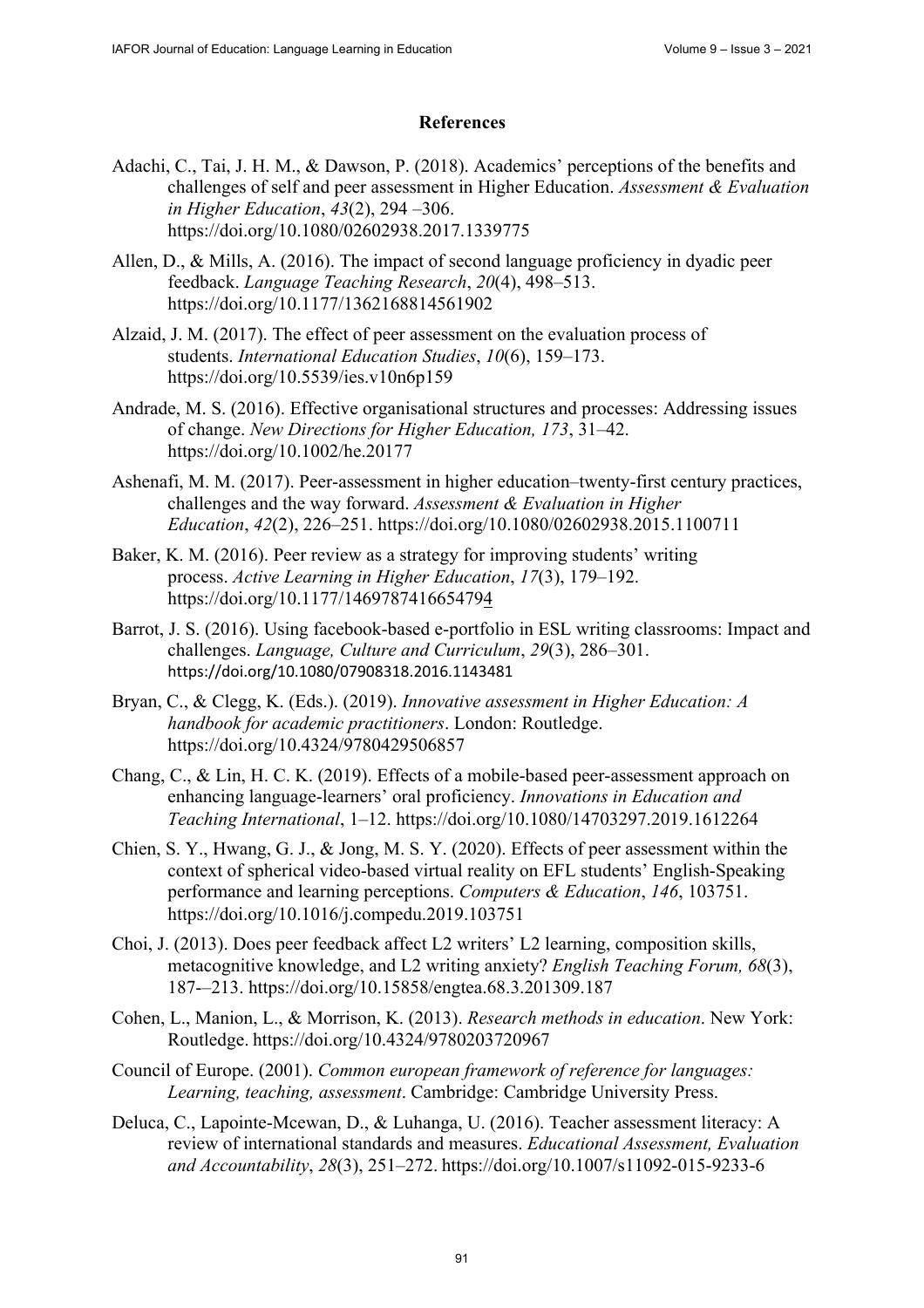- Dixson, D. D., & Worrell, F. C. (2016). Formative and summative assessment in the classroom. *Theory into Practice*, *55*(2), 153–159. <https://doi.org/10.1080/00405841.2016.1148989>
- Double, K. S., McGrane, J. A., & Hopfenbeck, T. N. (2020). The impact of peer assessment on academic performance: A meta-analysis of control group studies. *Educational Psychology Review, 32*(2), 481–509. <https://doi.org/10.1007/s10648-019-09510-3>
- Ebadi, S., & Rahimi, M. (2017). Exploring the impact of online peer-editing using google docs on EFL learners' academic writing skills: A mixed methods study. *Computer Assisted Language Learning*, *30*(8), 787–815. <https://doi.org/10.1080/09588221.2017.1363056>
- Edwards, J. H., & Liu, J. (2018). *Peer response in second language writing classrooms*. University of Michigan Press.
- Fan, Y., & Xu, J. (2020). Exploring student engagement with peer feedback on L2 writing. *Journal of Second Language Writing*, *50*, 100775. <https://doi.org/10.1016/j.jslw.2020.100775>
- Fu, Q. K., Lin, C. J., & Hwang, G. J. (2019). Research trends and applications of technologysupported peer assessment: A review of selected journal publications from 2007 to 2016. *Journal of Computers in Education*, *6*(2), 191–213. <https://doi.org/10.1007/s40692-019-00131-x>
- George, D., & Mallery, P. (2016). *IBM SPSS statistics 23 step by step: A simple guide and reference*. London: Routledge. <https://doi.org/10.4324/9781315545899>
- Han, T., & Huang, J. (2017). Examining the impact of scoring methods on the institutional EFL writing assessment: A Turkish perspective. *PASAA: Journal of Language Teaching and Learning in Thailand*, *53*, 112–147. <https://files.eric.ed.gov/fulltext/EJ1153666.pdf>
- Hicks, C. M., Pandey, V., Fraser, C. A., & Klemmer, S. (2016). Framing feedback: Choosing review environment features that support high quality peer assessment. In *Proceedings of the 2016 CHI Conference on Human Factors in Computing Systems* (pp. 458 –469). <https://doi.org/10.1145/2858036.2858195>
- Hoffman, B. (2019). The influence of peer assessment training on assessment knowledge and reflective writing skill. *Journal of Applied Research in Higher Education*, *11*(4), 863– 875. <https://doi.org/10.1108/jarhe-01-2019-0004>
- Hwang, G. J., Hung, C. M., & Chen, N. S. (2014). Improving learning achievements, motivations, and problem-solving skills through a peer assessment-based game development approach. *Educational Technology Research and Development*, *62*(2), 129–145. <https://doi.org/10.1007/s11423-013-9320-7>
- Jacobs, H., Zinkgraf, S., Wormuth, D., Hartfield, V., & Hughey, J. (Eds). (1981). *Testing ESL composition: A practical approach*. Rowley, Mass: Newbury House.
- James, S., Lanham, E., Mak-Hau, V., Pan, L., Wilkin, T., & Wood-Bradley, G. (2018). Identifying items for moderation in a peer assessment framework. *Knowledge-Based Systems*, *162*, 211–219. <https://doi.org/10.1016/j.knosys.2018.05.032>
- Kuyyogsuy, S. (2019). Promoting peer feedback in developing students' English writing ability in L2 writing class. *International Education Studies*, *12*(9), 76–90. <https://doi.org/10.5539/ies.v12n9p76>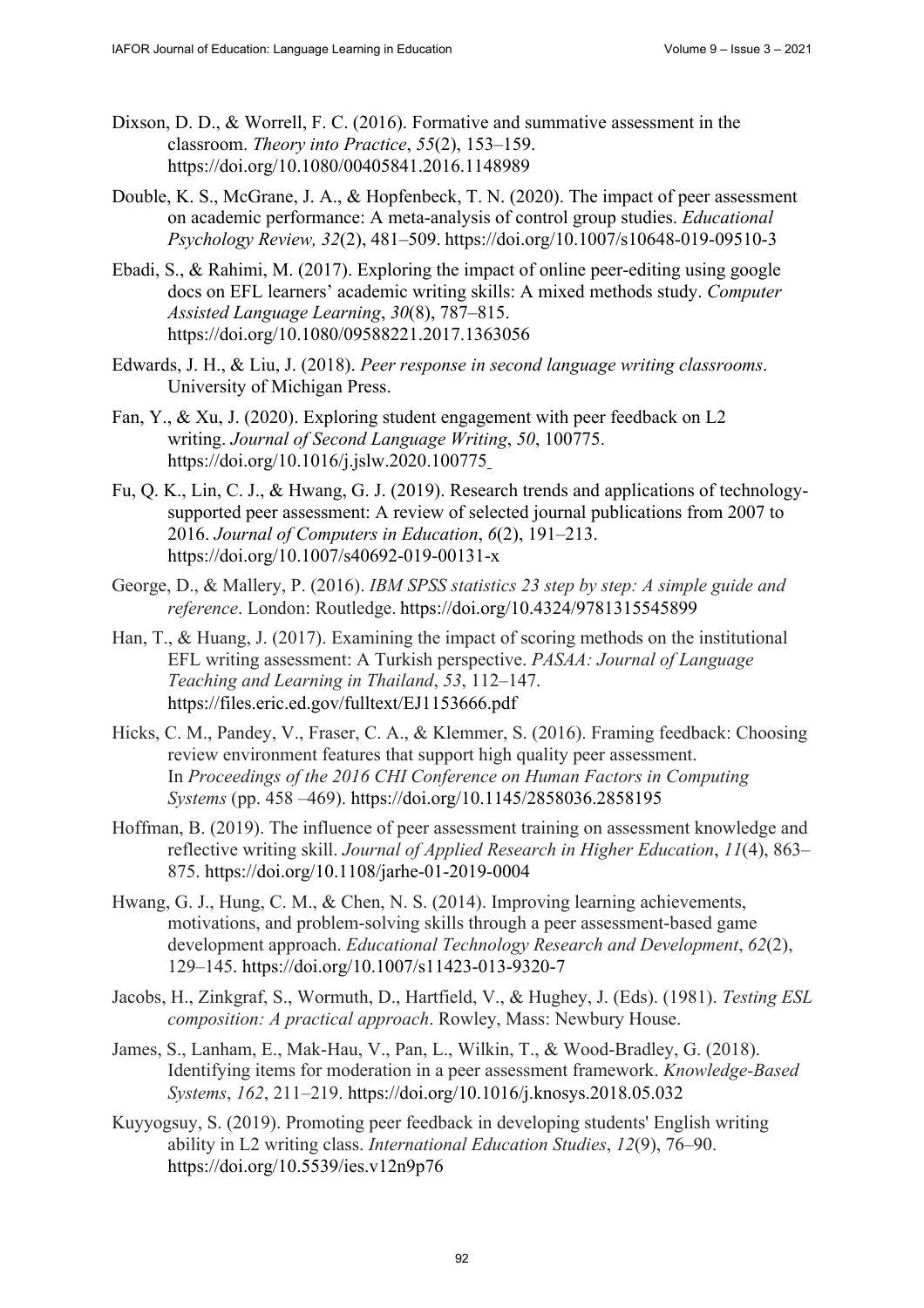- Lee, M. K. (2015). Peer feedback in second language writing: Investigating junior secondary students' perspectives on inter-feedback and intra-feedback. *System*, *55*, 1–10. <https://doi.org/10.1016/j.system.2015.08.003>
- Lee, E., & Hannafin, M. J. (2016). A design framework for enhancing engagement in student-centered learning: Own it, learn it, and share it. *Educational Technology Research and Development*, *64*(4), 707–734. <https://doi.org/10.1007/s11423-015-9422-5>
- Lee, I., Mak, P., & Burns, A. (2016). EFL teachers' attempts at feedback innovation in the writing classroom. *Language Teaching Research*, *20*(2), 248–269. <https://doi.org/10.1177/1362168815581007>
- Levi, T., & Inbar-Lourie, O. (2020). Assessment literacy or language assessment literacy: Learning from the teachers. *Language Assessment Quarterly*, *17*(2), 168–182. <https://doi.org/10.1080/15434303.2019.1692347>
- Liao, H. C. (2016). Enhancing the grammatical accuracy of EFL writing by using an AWEassisted process approach. *System*, *62*, 77–92. <https://doi.org/10.1016/j.system.2016.02.007>
- Mertens, S. B., & Caskey, M. M. (Eds.). (2018). *Literature reviews in support of the middle level education research agenda*. IAP. <https://doi.org/10.1080/00940771.2020.1787750>
- Meletiadou, E., & Tsagari, D. (2016). The washback effect of peer assessment on adolescent EFL learners in Cyprus. In D. Tsagari (Ed.), Classroom-based assessment in L2 contexts. (pp. 138-160). Newcastle upon Tyne: Cambridge Scholars Press.
- Nguyen, T. T., & Walker, M. (2016). Sustainable assessment for lifelong learning. *Assessment & Evaluation in Higher Education*, *41*(1), 97–111. <https://doi.org/10.1080/02602938.2014.985632>
- Nodoushan, M. A. S. (2014). Assessing writing: A review of the main trends. *Studies in English Language and Education*, *1*(2), 116–125. <https://doi.org/10.24815/siele.v1i2.1831>
- Panadero, E. (2016). Is it safe? Social, interpersonal, and human effects of peer assessment. In G. T. L. Brown & L. R. Harris (Eds.), *Handbook of Human and Social Conditions in Assessment*, (pp. 247-266), Routledge.
- Race, P. (2019). *The lecturer's toolkit: A practical guide to assessment, learning and teaching*. London: Routledge.<https://doi.org/10.4324/9780429060205>
- Reinholz, D. (2016). The assessment cycle: a model for learning through peer assessment. *Assessment & Evaluation in Higher Education*, *41*(2), 301–315. <https://doi.org/10.1080/02602938.2015.1008982>
- Rotsaert, T., Panadero, E., & Schellens, T. (2018). Anonymity as an instructional scaffold in peer assessment: Its effects on peer feedback quality and evolution in students' perceptions about peer assessment skills. *European Journal of Psychology of Education*, *33*(1), 75–99.<https://doi.org/10.1007/s10212-017-0339-8>
- Saito, K. (2012). Effects of instruction on L2 pronunciation development: A synthesis of 15 quasi-experimental intervention studies. *TESOL Quarterly*, *46*(4), 842–854. <https://doi.org/10.1002/tesq.67>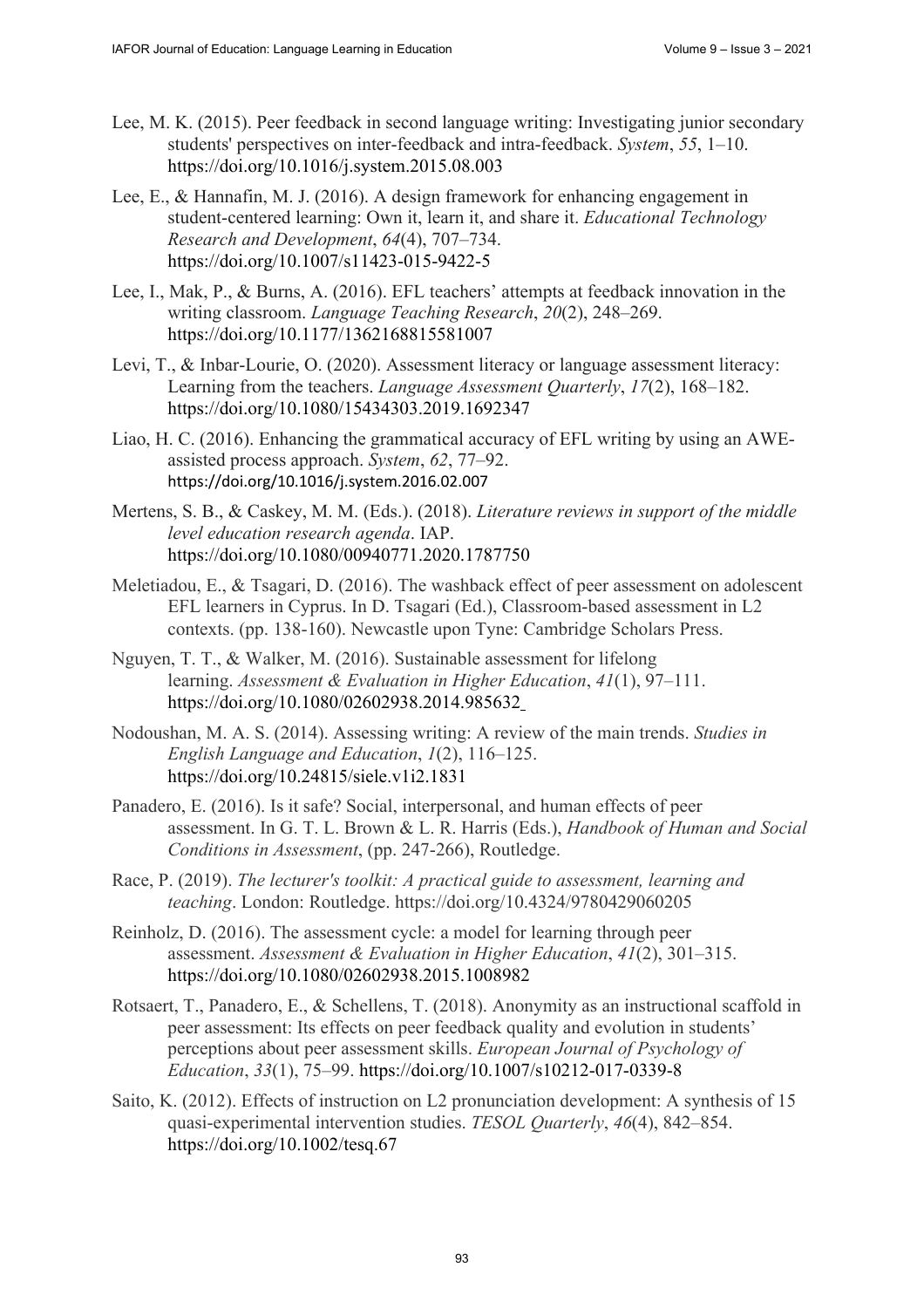- Schünemann, N., Spörer, N., Völlinger, V. A., & Brunstein, J. C. (2017). Peer feedback mediates the impact of self-regulation procedures on strategy use and reading comprehension in reciprocal teaching groups. *Instructional Science*, *45*(4), 395–415. <https://doi.org/10.1007/s11251-017-9409-1>
- Smyth, P., & Carless, D. (2020). Theorising how teachers manage the use of exemplars: Towards mediated learning from exemplars. *Assessment & Evaluation in Higher Education*, 1–14. <https://doi.org/10.1080/02602938.2020.1781785>
- Subaşı, G. (2014). What are the effects of written peer feedback training on Turkish ELT students' ability to comment on peer writing? *Pinnacle Educational Research and Development, 3*[\(9\), 1–15. https://www.semanticscholar.org/paper/WHAT-ARE-THE-](https://www.semanticscholar.org/paper/WHAT-ARE-THE-EFFECTS-OF-WRITTEN-PEER-FEEDBACK-ON-TO-Suba%C5%9F%C4%B1/1429d9b7e7b6c95bb320ad23380dda9f1495cc12)EFFECTS[-OF-WRITTEN-PEER-FEEDBACK-ON-TO](https://www.semanticscholar.org/paper/WHAT-ARE-THE-EFFECTS-OF-WRITTEN-PEER-FEEDBACK-ON-TO-Suba%C5%9F%C4%B1/1429d9b7e7b6c95bb320ad23380dda9f1495cc12)-[Suba%C5%9F%C4%B1/1429d9b7e7b6c95bb320ad23380dda9f1495cc12](https://www.semanticscholar.org/paper/WHAT-ARE-THE-EFFECTS-OF-WRITTEN-PEER-FEEDBACK-ON-TO-Suba%C5%9F%C4%B1/1429d9b7e7b6c95bb320ad23380dda9f1495cc12)
- Topping, K. J. (2018). *Using peer assessment to inspire reflection and learning*. Routledge.| <https://doi.org/10.4324/9781351256889>
- Topping, K. J. (2017). Peer assessment: Learning by judging and discussing the work of other learners. *Interdisciplinary Education and Psychology*, *1*(1), 1–17. <https://doi.org/10.31532/interdiscipeducpsychol.1.1.007>
- Tsagari, D. (2016). Assessment orientations of state primary EFL teachers in two Mediterranean countries. *Center for Educational Policy Studies Journal*, *6*(1), 9–30. https://www.researchgate.net/publication/303276727 Dina Tsagari Assessment Ori entations of State Primary EFL Teachers in Two Mediterranean Countries
- Tsagari, D., & Meletiadou, E. (2015). Peer assessment of adolescent learners' writing performance. *Writing and Pedagogy, Special Topic Issue: Writing Assessment, 7*(2), 305–328. <https://doi.org/10.1558/wap.v7i2-3.26457>
- Wang, S. M., Hou, H. T., & Wu, S. Y. (2017). Analyzing the knowledge construction and cognitive patterns of blog-based instructional activities using four frequent interactive strategies (problem solving, peer assessment, role playing and peer tutoring): A preliminary study. *Educational Technology Research and Development*, *65*(2), 301– 323. <https://doi.org/10.1007/s11423-016-9471-4>
- Wanner, T., & Palmer, E. (2018). Formative self-and peer assessment for improved student learning: The crucial factors of design, teacher participation and feedback. *Assessment and Evaluation in Higher Education*, *43*(7), 1032–1047. <https://doi.org/10.1080/02602938.2018.1427698>
- Wu, Y., & Schunn, C. D. (2020). When peers agree, do students listen? The central role of feedback quality and feedback frequency in determining uptake of feedback. *Contemporary Educational Psychology*, *62*, 101897. <https://doi.org/10.1016/j.cedpsych.2020.101897>
- Yaghoubi, A., & Mobin, M. (2015). Portfolio assessment, peer assessment and writing skill improvement. *Theory and Practice in Language Studies, 5*(12), 25042511. <https://doi.org/10.17507/tpls.0512.10>
- Yu, S. (2019). Learning from giving peer feedback on postgraduate theses: Voices from Master's students in the Macau EFL context. *Assessing Writing*, *40*, 42–52. <https://doi.org/10.1016/j.asw.2019.03.004>